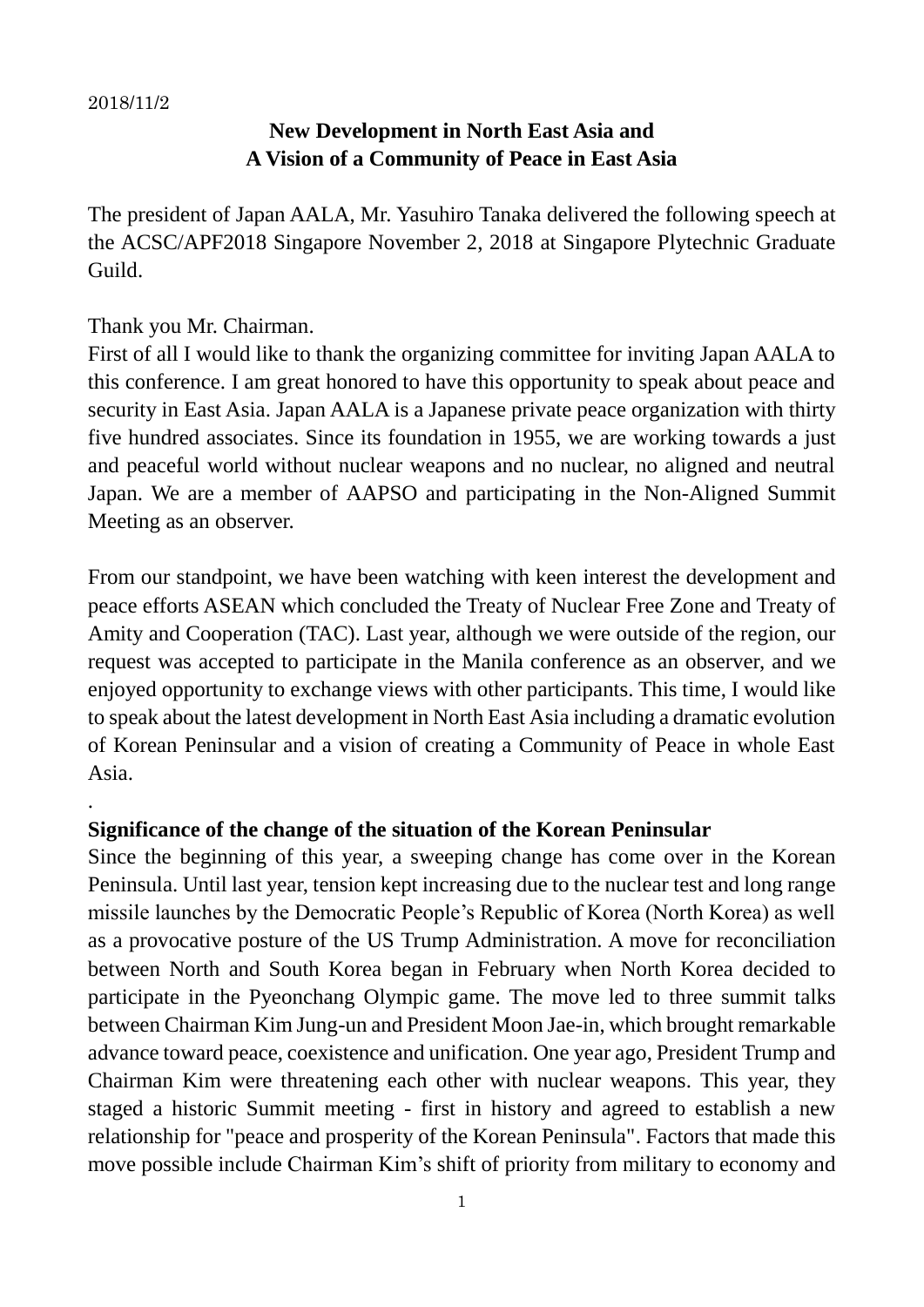the peace initiative by President Moon, together with President Trump's America First policy and his personal interest to make a deal with opponents. However, in the background, there is a voice of the people for peace which was symbolically expressed by the South Korean people in their massive candle rally.

What is the nature of the change happening now? From where to where things are moving? It is important to identify significance of the change. The first point is the shift from arms to dialogue. The Trump regime had turned off the "strategic patience" policy advocated by the former Obama administration, and instead, showed off "all options on the table", implying possible military attacks. However, the South Korean Moon administration categorically denied the military option stressing that "there must be no war in the peninsula". The overwhelming international community including China and Russia were also seeking diplomatic solution. Japanese Prime Minister Abe insisted on giving more pressure and denied dialogue, stating that "dialogue for dialogue is meaningless". However, the Trump administration could not take military option which would demand tremendous sacrifices. In place, the regime sought for the dialogue line, because it had to pay consideration to its domestic support base, which has far less interest in Korea than in the Middle East.

The second point is to select cooperation over confrontation and coexistence over tensions. In the Panmunjom declaration in April as well as Pyongyang declaration in September, both leaders, clearly stated that the only way to achieve peace and security is to stop the state of war. There was a clear decision to shift from security by arms to security by trust and cooperation. The US and North Korea joint statement also stated in the first clause that the two countries will establish a new relationship to reflect expectations of people., The transition from "war and hostility" to "peace and prosperity" is the main point of the agreement. The symbolic step of the change was the announcement made immediately after the Summit to cancel the joint military exercise between the United States and South Korea.

The third point is the shift from dependence on other country to self-determination by the same ethnicity. This principle of autonomy was repeatedly stated in both Panmunjom and Pyongyang declarations. I think two leaders share a reflection that politics that depended on outside powers resulted in prolonged conflicts and increased danger of war. The position to make independent decision, not being influenced by intentions of other countries, made it possible to reach the agreement. The same position had prevailed in the past North-South Korean Summit Meetings held in 2000 and 2007, however, it could not materialize. The both Kim Dae-Jung and Nom Hyeon administrations did not have firm supporting base, therefore, they were not able to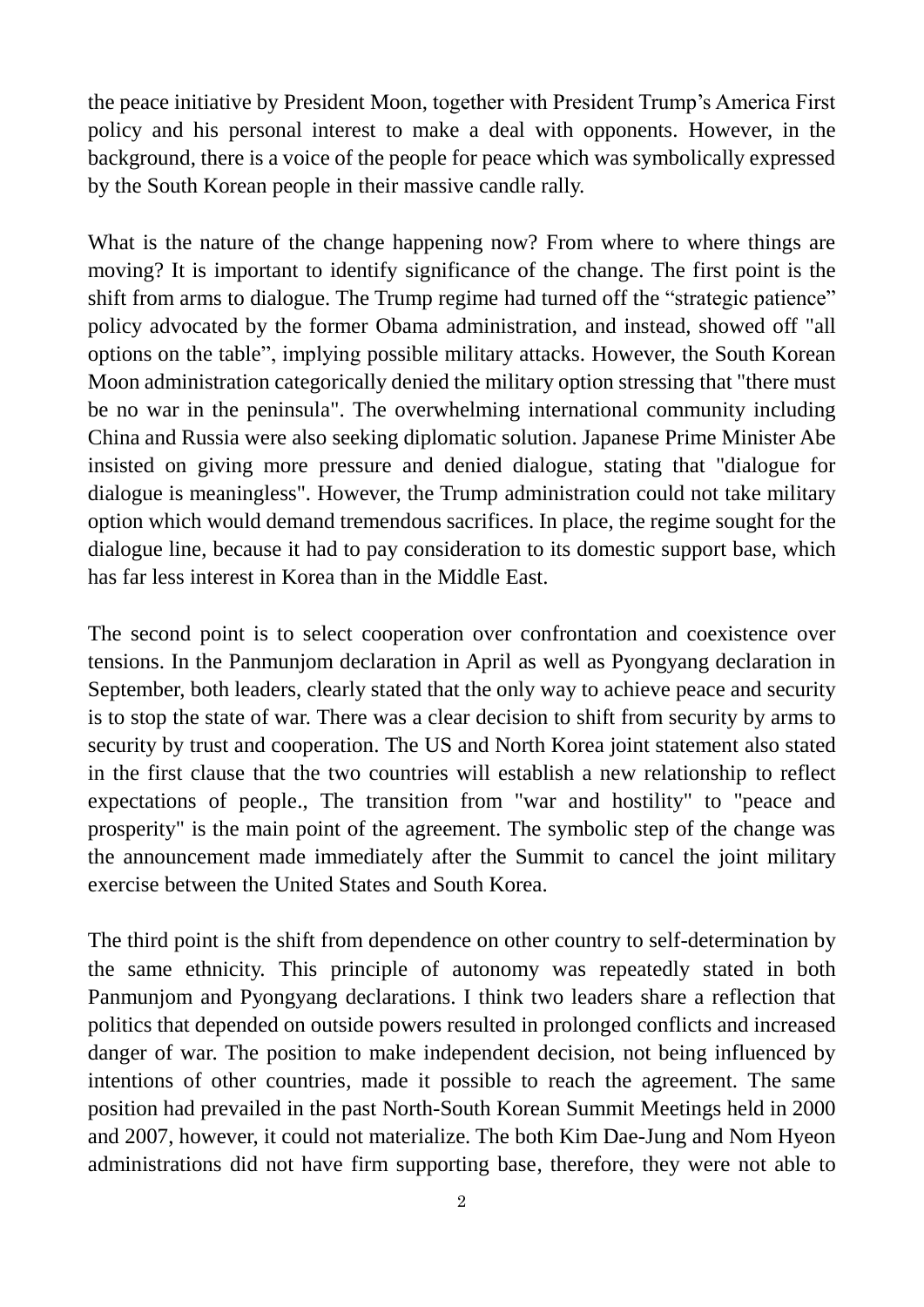overcome pressure from the United States and calculations of neighboring countries. This time, the Moon administration moved things in a way by taking initiative to propose settlement without asking for official consent from the United States.

The fourth point is the shift from nuclear armament to disarmament. Chairman Kim entered the stage as the successor of the policy of military First. But he made the change to give priority to economy, and promised to abolish nuclear weapons in return for security guarantee by the US. Chairman Kim used to justify nuclear weapons as deterrence the "treasured sword" to secure his regime. Now, he is ready to accept denuclearization, mentioning that the nuclear free Korean Peninsula had been the will of his grandfather. In response to this change, the Trump administration had to agree to denuclearize not only North Korea but also the entire Korean Peninsula. The process has just started, and complexed negotiations are anticipated. However, if agreed steps go on, the precondition that has been binding Korea and Japan to the "U.S. nuclear umbrella" will collapse, thus the prospect of building a nuclear-free zone in Northeast Asia including Japan will become a reality.

## **Bandung spirit and the track of ASEAN.**

The process has just begun, and the situation remains unpredictable including the fate of Trump administration. But the change is different from the past. The Moon administration is supported by strong democratic public opinion, and the agreement between the United States and North Korea was made at the summit level. As process of the agreement goes on, north-south confrontation will resolve by concluding the peace treaty, the headquarters of UN forces in Korea will be removed together with , its rear command which is located in Japan. The confrontation in the Korean Peninsula had been used as the leverage to subordinate surrounding countries. If such cold war structure is breaking down, the prospect of building a peace zone in Northeast Asia will come true...

In this context we recall the Bandung conference which was held in Indonesia 63 years ago. At the conference, leaders of newly independent Asian and African countries first met. They launched 10 principles of coexistence, aiming at fundamental break down of the bilateral confrontation between two giants, the United States and the Soviet Union, and establish national independence and cooperation as "the goal of the thirdworld". The Bandung spirit was inherited by Non Aliened Movement and played key role in international politics. At that time, North and South Korea were at state of war, therefore could not join the conference. Now, time has come to revive and materialize Bandung Spirit in the Korean Peninsula. If it happens, the same change will spread beyond Korean Peninsula and affect the peacebuilding process throughout East Asia.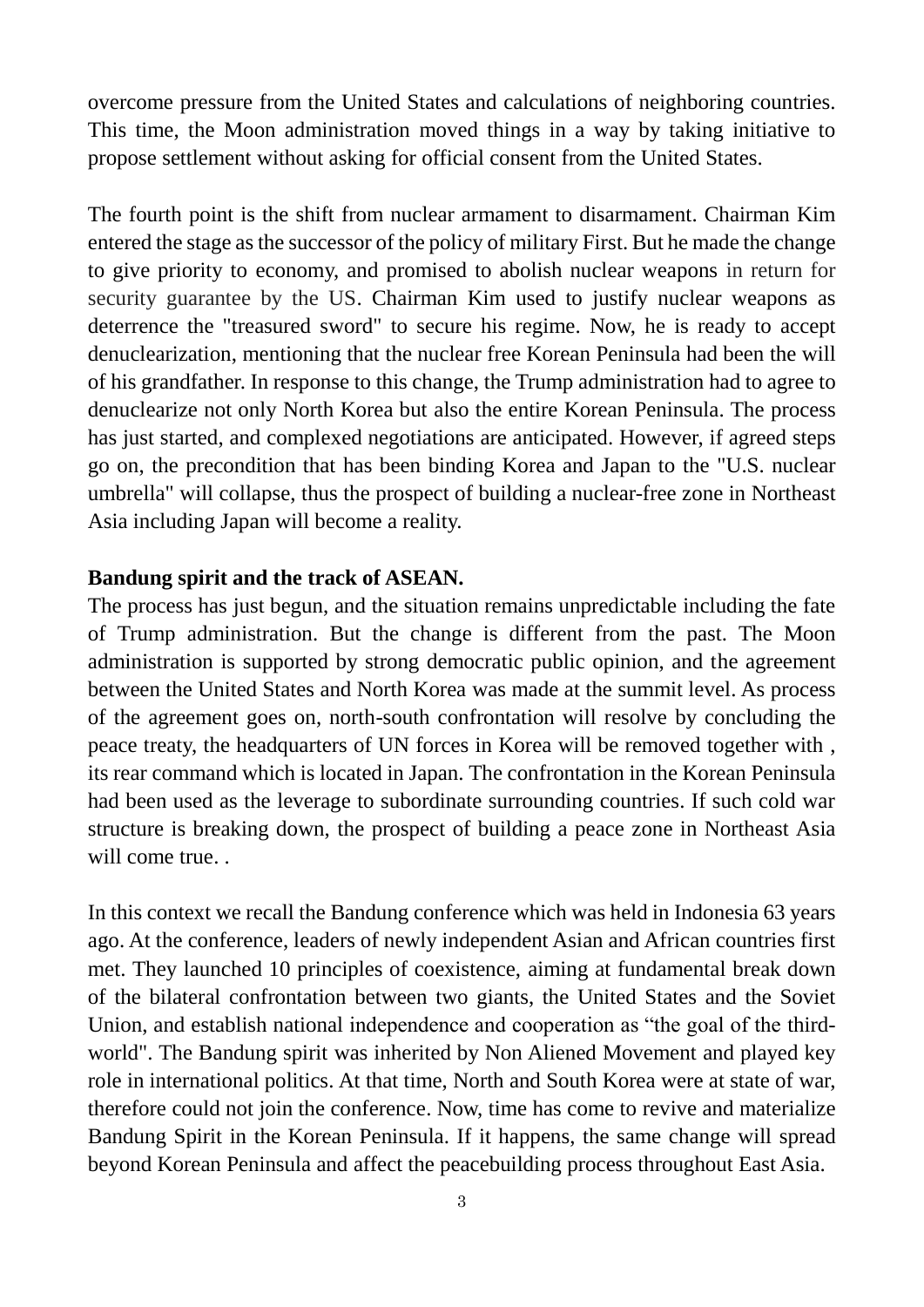One more thing I would like to point out is that the change happening in the Korean Peninsula actually overlaps with the process how ASEAN was developed in Southeast Asia. ASEAN was established in 1967 with five countries. The ASEAN Declaration expressed the spirit of cooperation among nations with diverse history, religion and culture. It was in the middle of the Indochina war, and Philippines and Thailand were at the war. Therefore, there were some misled observations in the international community that the association was an anti-communism league. However, the declaration itself had no anti-communism provision. The primary object of the declaration was to avoid ideological conflicts and appeal cooperation of countries in the Southeast Asia. Later, this spirit evolved into the ASEAN Neutral Declaration of 1972, the Declaration of ASEAN Concord in 1975, the Treaty of the Southeast Asian Nuclear Free Zone and the Treaty of Friendship and Cooperation (TAC). During the period, three countries that had conflicted in the Indochina war joined ASEAN and member countries increased to ten, and finally arrived at establishment of the ASEAN Community 2015.

During these processes, various conflicts occurred, such as tragedy in Cambodia and some military conflicts in boarder area. There were also variety of problems such as human rights suppression and exploitation, poverty and environmental destruction. There are many problems to solve under different conditions of each country such as diverse ethnicity, size of the country, religion, culture and political system. Nevertheless, as far as peace and security is concerned ASEAN achievement in the past 50 years is remarkable. From the perspective of the North East Asia,it is worth asking why many conflicts did not evolve into massive war between countries in ASEAN? Why confusions did not spread as seen in Middle East and Africa? And we see that two teachings have played major role in the history of ASEAN, one is the "Wisdom of coexistence" and the other is "Rule of peace efforts to settle dispute before it develop into war" .Through its growth, ASEAN developed framework of dialogue and cooperation, and expanded them beyond its region to surrounding area to achieve peace. ASEAN Regional Forum (ARF) is the only international conference that North Korea participates in Asia, and it worked as the valuable window for dialogue. ASEAN countries took this opportunity and moved the situation toward reconciliation of North and South Korea and nuclear disarmament. It was also ASEAN's initiative to set up periodic forum for dialogue between Japan, China and Korea which are conflicting on historical and territorial issues. In addition, the East Asia Summit involving the United States and Russia began in 2011. Now we can say ASEAN is playing a leading role to establish a new order in East Asia.